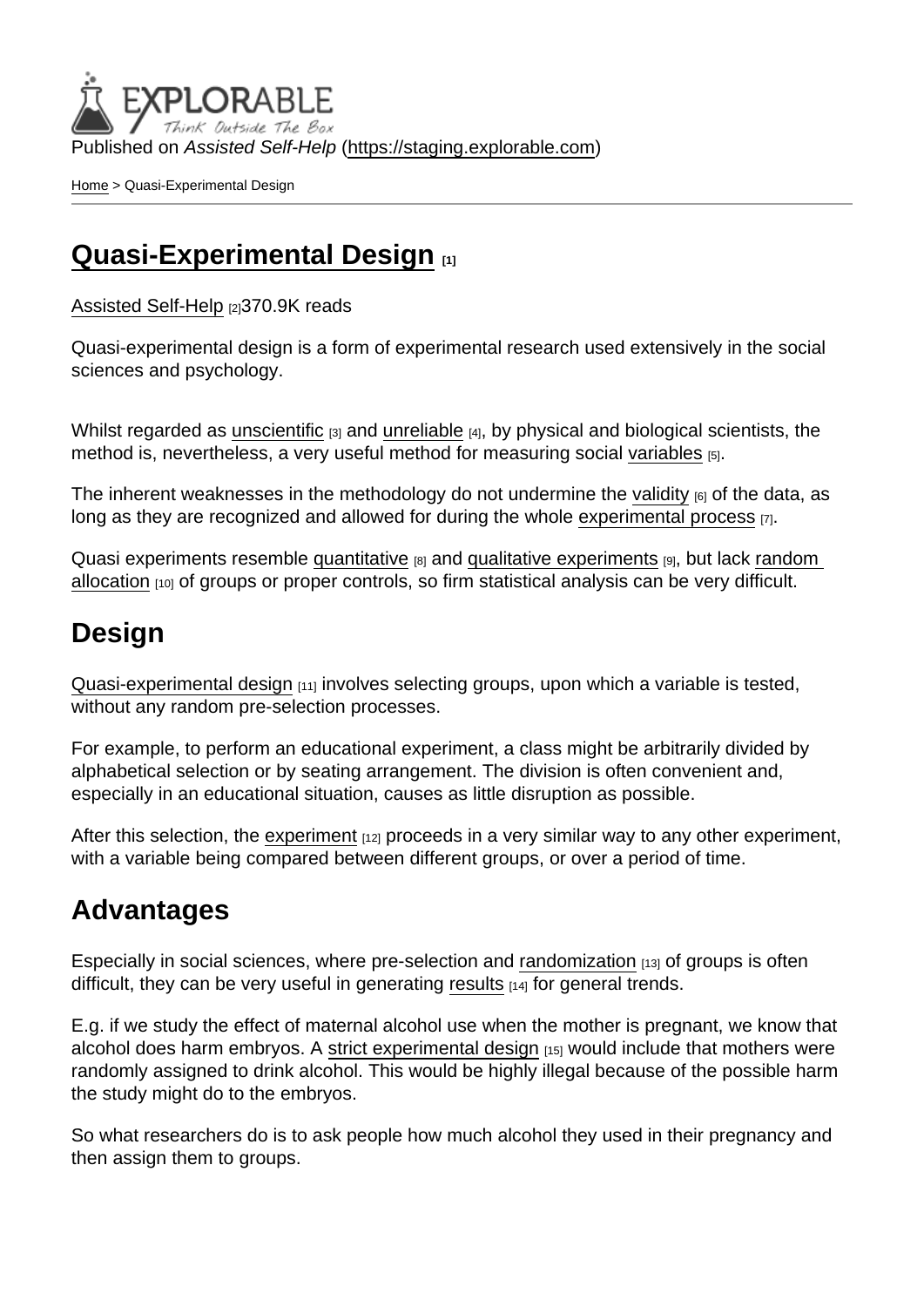Quasi-experimental design is often integrated with individual case studies; the figures and results generated often reinforce the findings in a [case study](https://staging.explorable.com/case-study-research-design) [16], and allow some sort of statistical analysis to take place.

In addition, without extensive pre-screening and randomization needing to be undertaken, they do reduce the time and resources needed for experimentation.

## **Disadvantages**

Without proper randomization, statistical tests can be meaningless.

For example, these experimental designs do not take into account any pre-existing factors (as for the mothers: what made them drink or not drink alcohol), or recognize that influences outside the experiment may have affected the results.

A quasi experiment constructed to analyze the effects of different educational programs on two groups of children, for example, might generate results that show that one program is more effective than the other.

These results will not stand up to rigorous statistical scrutiny because the researcher also need to [control](https://staging.explorable.com/controlled-variables)  $117$  other factors that may have affected the results. This is really hard to do properly.

One group of children may have been slightly more intelligent or motivated. Without some form of pre-testing or random selection, it is hard to judge the influence of such factors.

# **Conclusion**

Disadvantages aside, as long as the shortcomings of the quasi-experimental design are recognized, these studies can be a very powerful tool, especially in situations where ['true' experiments](https://staging.explorable.com/true-experimental-design) [15] are not possible.

They are very good way to obtain a general overview and then follow up with a [case study](https://staging.explorable.com/case-study-research-design) [16] or [quantitative experiment](https://staging.explorable.com/quantitative-research-design) [8], to focus on the underlying reasons for the results generated.

Source URL: https://staging.explorable.com/en/quasi-experimental-design?gid=1582

Links

- [1] https://staging.explorable.com/en/quasi-experimental-design
- [2] https://staging.explorable.com/en
- [3] https://staging.explorable.com/what-is-the-scientific-method
- [4] https://staging.explorable.com/definition-of-reliability
- [5] https://staging.explorable.com/research-variables
- [6] https://staging.explorable.com/types-of-validity
- [7] https://staging.explorable.com/experimental-research
- [8] https://staging.explorable.com/quantitative-research-design
- [9] https://staging.explorable.com/qualitative-research-design
- [10] https://staging.explorable.com/simple-random-sampling
- [11] http://www.socialresearchmethods.net/kb/quasiexp.php
- [12] https://staging.explorable.com/conducting-an-experiment
- [13] https://staging.explorable.com/randomization